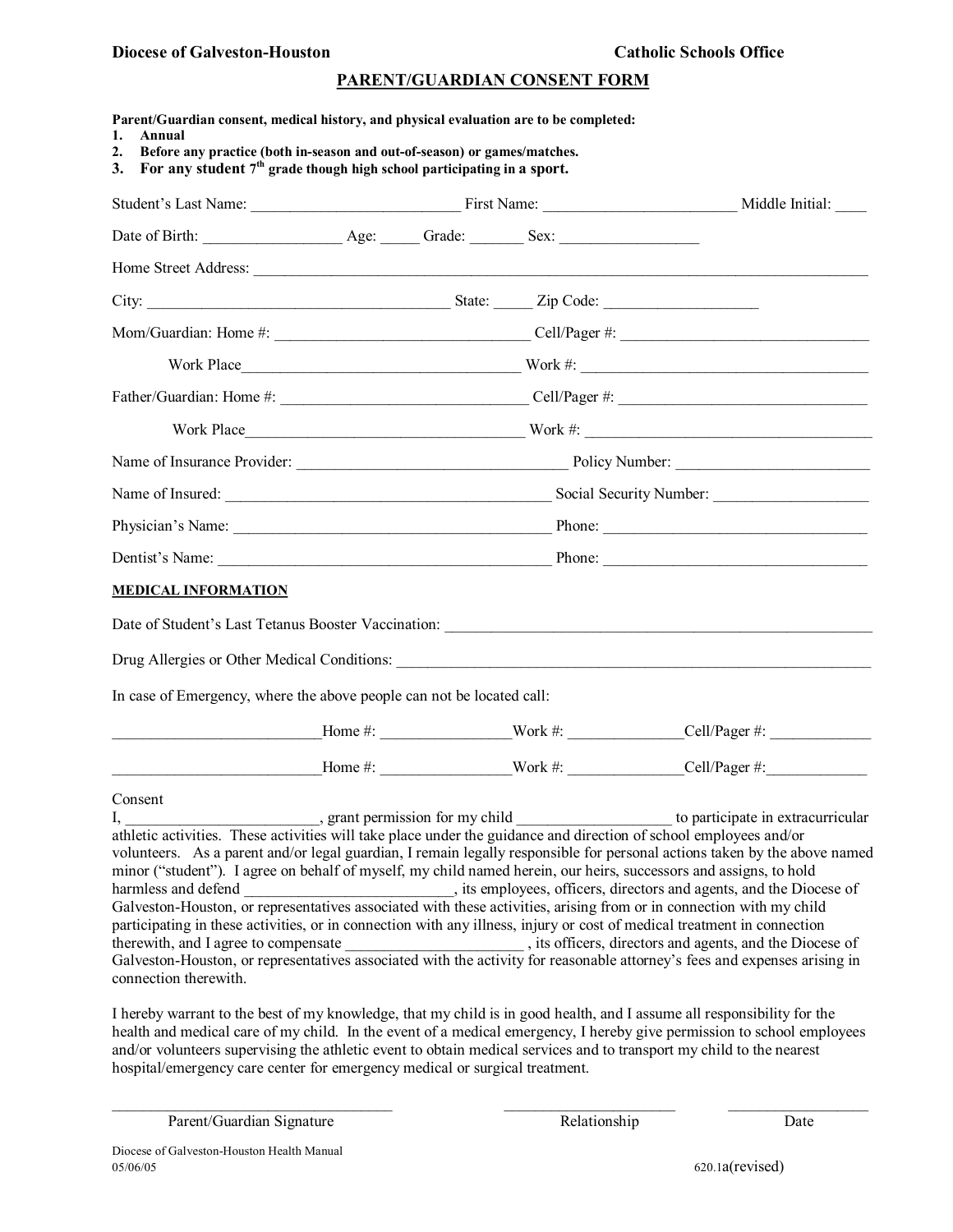# **MEDICAL HISTORY FORM**

Student Name: \_\_\_\_\_\_\_\_\_\_\_\_\_\_\_\_\_\_\_\_\_\_\_\_\_\_\_\_\_\_\_\_\_\_\_\_\_\_\_\_\_\_\_\_\_\_\_ Date of Birth: \_\_\_\_\_\_\_\_\_\_\_\_\_\_\_\_\_\_\_\_\_\_\_\_\_\_

## **The Medical History Form is part of the Athletic Physical and must be presented to the physician at the time of the physical examination.**

**Explain "Yes" answers at end of form. Circle questions for which you don't know the answers.**

# **The student with the help of the parent or guardian is to answer the following questions:**

| 1. | Have you had a medical illness or injury since your last check up or sports physical?                                                                    | Yes_                 | $\mathrm{No}$ $\_$         |
|----|----------------------------------------------------------------------------------------------------------------------------------------------------------|----------------------|----------------------------|
| 2. | Have you been hospitalized overnight in the past year?                                                                                                   | Yes                  | $\mathrm{No}$<br><br>_     |
|    | Have you had surgery in the past year?                                                                                                                   | Yes                  | $\mathrm{No}$ $\_$         |
| 3. | Are you currently taking any prescriptions or non-prescription (over the counter) medication or<br>pills or using an inhaler?                            | Yes                  | $No$ <sub>—</sub>          |
| 4. | Do you have any allergies (for example, to pollen, medicine, food or stinging insects)?                                                                  | $Yes$ <sub>__</sub>  | $No$ <sub>—</sub>          |
| 5. | Have you ever passed out during or after exercise?                                                                                                       | $Yes$ <sub>___</sub> | $\mathrm{No}$ $\_$         |
|    | Have you ever been dizzy during or after exercise?                                                                                                       | $Yes$ <sub>___</sub> | $\mathrm{No}$ $\_$         |
|    | Have you ever had chest pain during or after exercise?                                                                                                   | $Yes$ <sub>___</sub> |                            |
|    | Do you get tired more quickly than your friends during exercise do?                                                                                      | $Yes$ <sub>__</sub>  | $\mathrm{No}$ $\_$         |
|    | Have you ever had racing of your heart or skipped heartbeats?                                                                                            | $Yes$ <sub>__</sub>  | $\mathrm{No}$ $\_$         |
|    | Have you ever been told you have a heart murmur?                                                                                                         | $Yes$ <sub>__</sub>  | $\mathrm{No}$<br><br><br>_ |
|    | Has any family member or relative died of heart problems or of sudden unexpected death before<br>age 50?                                                 | $Yes$ <sub>___</sub> | $No$ <sub>—</sub>          |
|    | Has any family member been diagnosed with enlarged heart, hypertrophic cardiomyopathy, long<br>QT syndrome, Marfan's syndrome, or abnormal heart rhythm? | Yes                  | $No$ <sub>--</sub>         |
|    | Have you had a severe viral infection (for example, myocarditis or mononucleosis) within the last<br>month?                                              | Yes                  | No results                 |
|    | Has a physician ever denied or restricted your participation in sports for any heart problems?                                                           | $Yes$ <sub>__</sub>  | $No$ <sub>—</sub>          |
| 6. | Do you have any current skin problems (for example, itching, rashes, acne, warts, fungus, or                                                             | $Yes$ <sub>__</sub>  | $No$ <sub>—</sub>          |
|    | blisters?                                                                                                                                                |                      |                            |
| 7. | Have you ever had a head injury or concussion?                                                                                                           | $Yes$ <sub>__</sub>  | $No$ <sub>—</sub>          |
|    | Have you ever been knocked out, become unconscious, or lost your memory?                                                                                 | $Yes$ <sub>___</sub> | $No$ <sub>—</sub>          |
|    | If yes, how many times? When was the last concussion?                                                                                                    | $Yes$ <sub>___</sub> | $\mathrm{No}$ $\_$         |
|    | How severe was each one? (Explain in the space provided)                                                                                                 | $Yes$ <sub>__</sub>  | $No$ <sub>—</sub>          |
|    | Have you ever had a seizure?                                                                                                                             | $Yes$ <sub>__</sub>  | $No$ <sub>—</sub>          |
|    | Do you have frequent or severe headaches?                                                                                                                | $Yes$ <sub>__</sub>  | $\mathrm{No}$ $\_$         |
|    | Have you ever had numbness or tingling in your arms, hands, legs or feet?                                                                                | $\mathsf{Yes}\_\_$   | $\mathrm{No}$ $\_$         |
|    | Have you ever had a stinger, burner, or pinched nerve?                                                                                                   | $Yes$ <sub>___</sub> | $\mathrm{No}$ $\_$         |
| 8. | Have you ever become ill from exercising in the heat?                                                                                                    | $Yes$ <sub>__</sub>  | $\mathrm{No}$ $\_$         |
| 9. | Have you ever gotten unexpectedly short of breath with exercise?                                                                                         | $Yes$ <sub>___</sub> | $No$ <sub>—</sub>          |
|    | Do you cough, wheeze, or have trouble breathing during or after activity?                                                                                | $Yes$ <sub>___</sub> | $\mathrm{No}$ $\_$         |
|    | Do you have asthma?                                                                                                                                      | $Yes$ <sub>___</sub> | $No$ <sub>—</sub>          |
|    | Do you have seasonal allergies that require medical treatment?                                                                                           | $Yes$ <sub>___</sub> | $\mathrm{No}$ $\_$         |
|    | 10. Have you had any problems with your eyes or vision?                                                                                                  | $Yes$ <sub>___</sub> | $No$ <sub>—</sub>          |
|    | 11. Are you missing any paired organs?                                                                                                                   | $Yes$ <sub>___</sub> |                            |
|    | 12. Do you use any special protective or corrective equipment or devices that aren't usually used for                                                    | $Yes$ <sub>__</sub>  | $No$ <sub>—</sub>          |
|    | your sport or position (for example, knee brace, special neck roll, foot orthotics, and retainer on<br>your teeth, hearing aid?)                         |                      |                            |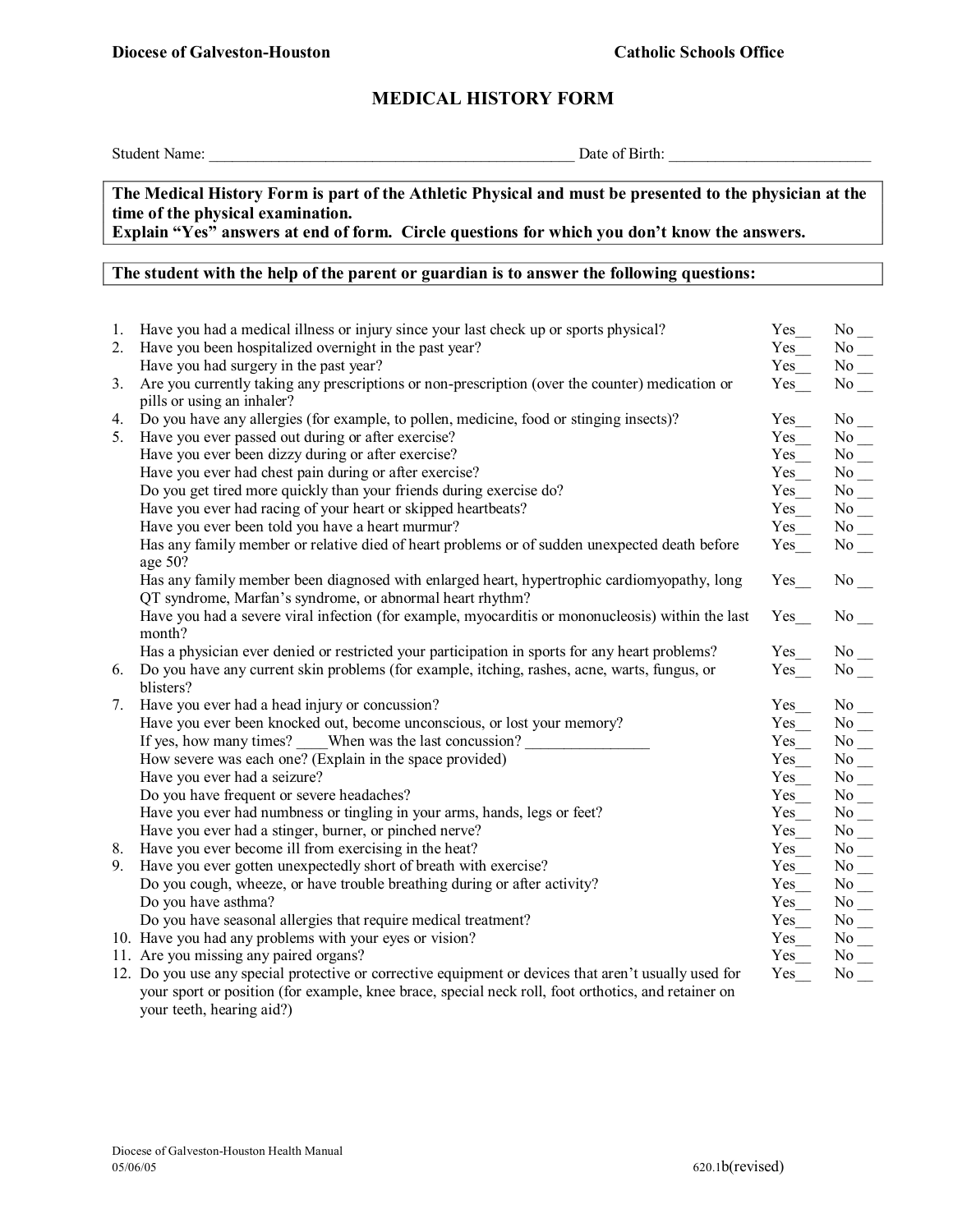## **Diocese** of Galveston-Houston **Catholic** Schools Office

### MEDICAL HISTORY FORM – PART 2

|                                                                                                                                                                                                                                                                                                                                                                                                                                                                                                                                                                                                             | Date of Birth:                                                                                                                                                   |                                                                                                                                                                                                                                                                                                                                                                                                                                                   |                                      |
|-------------------------------------------------------------------------------------------------------------------------------------------------------------------------------------------------------------------------------------------------------------------------------------------------------------------------------------------------------------------------------------------------------------------------------------------------------------------------------------------------------------------------------------------------------------------------------------------------------------|------------------------------------------------------------------------------------------------------------------------------------------------------------------|---------------------------------------------------------------------------------------------------------------------------------------------------------------------------------------------------------------------------------------------------------------------------------------------------------------------------------------------------------------------------------------------------------------------------------------------------|--------------------------------------|
| 13. Have you ever had a sprain, strain, or swelling after injury?<br>If yes, check the appropriate one and explain below.                                                                                                                                                                                                                                                                                                                                                                                                                                                                                   | Have you broken or fractured any bones or dislocated any joints?<br>Have you had any other problems with pain or swelling in muscles, tendons, bones, or joints? | Yes<br>$Yes$ <sub>__</sub>                                                                                                                                                                                                                                                                                                                                                                                                                        | $No$ <sub>—</sub><br>No No<br>Yes No |
| Elbow<br>Head<br>└─Neck<br>├─Back<br>└─Chest<br>$\frac{\text{7}}{\text{7}} = \frac{\text{7}}{\text{7}} = \frac{\text{7}}{\text{7}} = \frac{\text{7}}{\text{7}} = \frac{\text{7}}{\text{7}} = \frac{\text{7}}{\text{7}} = \frac{\text{7}}{\text{7}} = \frac{\text{7}}{\text{7}} = \frac{\text{7}}{\text{7}} = \frac{\text{7}}{\text{7}} = \frac{\text{7}}{\text{7}} = \frac{\text{7}}{\text{7}} = \frac{\text{7}}{\text{7}} = \frac{\text{7}}{\text{7}} = \frac{\text{7}}{\text{7}} = \frac{\text{7}}{\text{7}} = \frac{\text{7}}{\text{7}}$<br>Shoulder $\overline{\phantom{a}}$ Figure<br><b>Upper Arm</b> | $-$ Hip<br>Shin/Calf<br>Ankle<br>Foot                                                                                                                            |                                                                                                                                                                                                                                                                                                                                                                                                                                                   |                                      |
| 14. Do you want to weigh more or less than you do now?                                                                                                                                                                                                                                                                                                                                                                                                                                                                                                                                                      | Do you lose weight regularly to meet weight requirements for your sport?                                                                                         | $Yes$ No $\_\$                                                                                                                                                                                                                                                                                                                                                                                                                                    |                                      |
| 15. Do you feel stressed out?                                                                                                                                                                                                                                                                                                                                                                                                                                                                                                                                                                               | 16. Record the dates of your most recent immunizations (shots) or disease for:<br>Measles                                                                        | $Yes$ No _<br>Yes No                                                                                                                                                                                                                                                                                                                                                                                                                              |                                      |
|                                                                                                                                                                                                                                                                                                                                                                                                                                                                                                                                                                                                             |                                                                                                                                                                  |                                                                                                                                                                                                                                                                                                                                                                                                                                                   |                                      |
| 17. Are you currently under a doctor's care?                                                                                                                                                                                                                                                                                                                                                                                                                                                                                                                                                                |                                                                                                                                                                  |                                                                                                                                                                                                                                                                                                                                                                                                                                                   | No                                   |
| How many periods have you had in the last year?<br>What was the longest time between periods in the last year?<br>Explain "Yes" answers here:                                                                                                                                                                                                                                                                                                                                                                                                                                                               |                                                                                                                                                                  |                                                                                                                                                                                                                                                                                                                                                                                                                                                   |                                      |
| Please list all prescribed medication taken by your child:                                                                                                                                                                                                                                                                                                                                                                                                                                                                                                                                                  |                                                                                                                                                                  |                                                                                                                                                                                                                                                                                                                                                                                                                                                   |                                      |
|                                                                                                                                                                                                                                                                                                                                                                                                                                                                                                                                                                                                             | I hereby state that, to the best of my knowledge, my answers to the above questions are complete and correct.                                                    |                                                                                                                                                                                                                                                                                                                                                                                                                                                   |                                      |
|                                                                                                                                                                                                                                                                                                                                                                                                                                                                                                                                                                                                             |                                                                                                                                                                  | Date: $\frac{1}{\sqrt{1-\frac{1}{2}} \cdot \frac{1}{2} \cdot \frac{1}{2} \cdot \frac{1}{2} \cdot \frac{1}{2} \cdot \frac{1}{2} \cdot \frac{1}{2} \cdot \frac{1}{2} \cdot \frac{1}{2} \cdot \frac{1}{2} \cdot \frac{1}{2} \cdot \frac{1}{2} \cdot \frac{1}{2} \cdot \frac{1}{2} \cdot \frac{1}{2} \cdot \frac{1}{2} \cdot \frac{1}{2} \cdot \frac{1}{2} \cdot \frac{1}{2} \cdot \frac{1}{2} \cdot \frac{1}{2} \cdot \frac{1}{2} \cdot \frac{1}{2}$ |                                      |
|                                                                                                                                                                                                                                                                                                                                                                                                                                                                                                                                                                                                             |                                                                                                                                                                  | Date: $\frac{1}{\sqrt{1-\frac{1}{2}} \cdot \frac{1}{2}}$                                                                                                                                                                                                                                                                                                                                                                                          |                                      |
|                                                                                                                                                                                                                                                                                                                                                                                                                                                                                                                                                                                                             | I have reviewed and acknowledge the information in this Medical History Form.                                                                                    |                                                                                                                                                                                                                                                                                                                                                                                                                                                   |                                      |
|                                                                                                                                                                                                                                                                                                                                                                                                                                                                                                                                                                                                             | Physician's or Authorized Examiner's Signature: _________________________________                                                                                | Date:                                                                                                                                                                                                                                                                                                                                                                                                                                             |                                      |
| Diocese of Galveston-Houston Health Manual<br>05/06/05                                                                                                                                                                                                                                                                                                                                                                                                                                                                                                                                                      | 620.1c(revised)                                                                                                                                                  |                                                                                                                                                                                                                                                                                                                                                                                                                                                   |                                      |